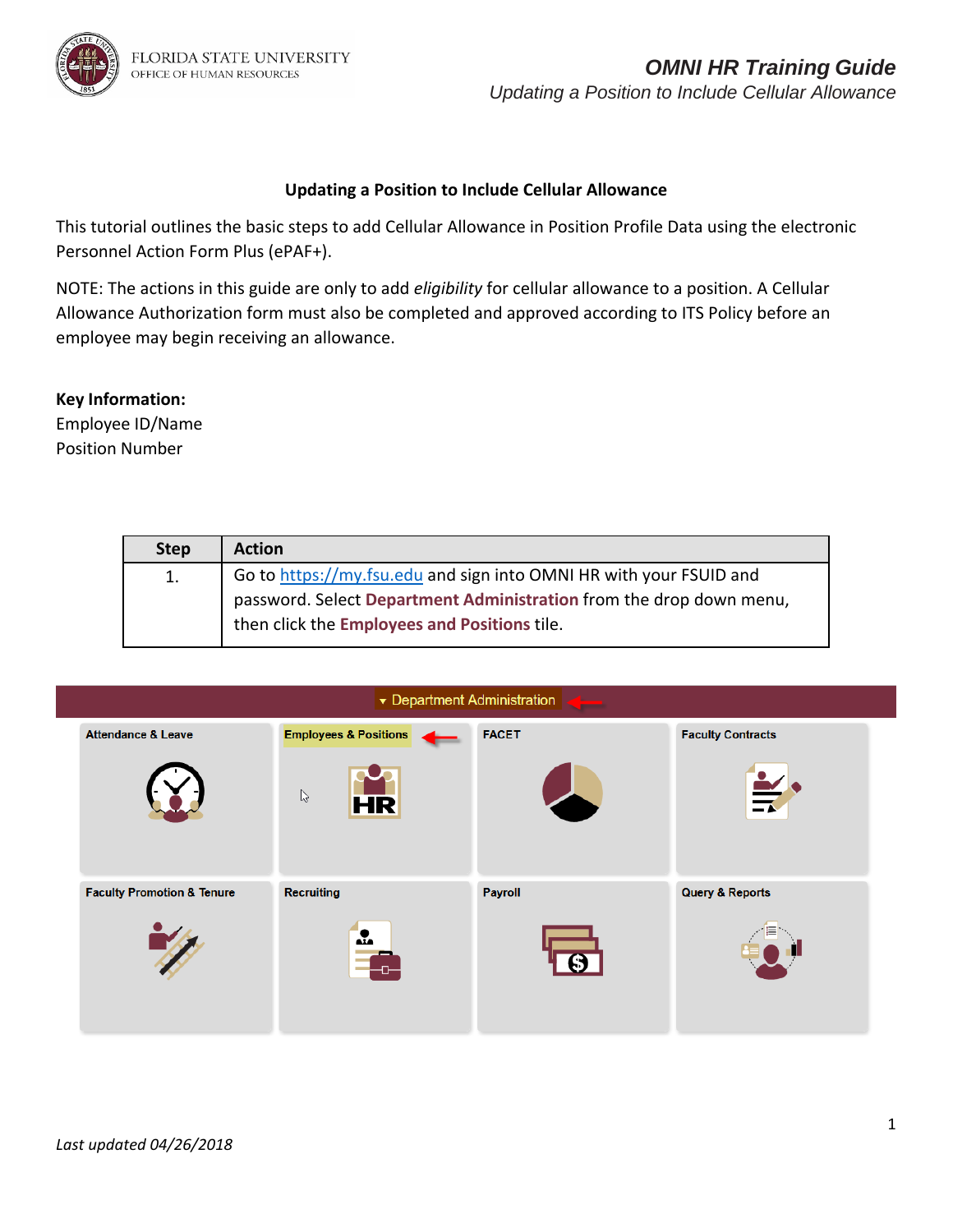

## *OMNI HR Training Guide*

| <b>Step</b> | <b>Action</b>                                         |
|-------------|-------------------------------------------------------|
| z.          | Ensure you are on the Enter ePAF+ Transaction screen. |

| < Department Administration                  | <b>Employees and Positions</b>                                                                    |   |  | $^\copyright$             |
|----------------------------------------------|---------------------------------------------------------------------------------------------------|---|--|---------------------------|
| <b>Enter ePAF+ Transactions</b>              | Enter ePAF+ Transaction                                                                           |   |  | Print   New Window   Help |
| View/Rework ePAF+                            | Select an HR Transaction search type. Enter any information you have and click the Search button. |   |  |                           |
| Approve ePAF+                                | <b>HR Transaction Search Type</b><br><sup>6</sup> Appointment/Filled Position                     |   |  |                           |
| <b>T</b> Job Data                            | O Update Vacant Position<br>○ Add New Position                                                    | ß |  |                           |
| Department Budget Table                      | lQ<br>Empl ID:                                                                                    |   |  |                           |
| $\Box$ Current Team Profiles                 | <b>Last Name:</b><br><b>First Name:</b>                                                           |   |  |                           |
| Maintain Job Profiles                        | <b>Position:</b><br><b>Department:</b>                                                            |   |  |                           |
| <b>Position Summary</b>                      | Terminate Appointment<br><b>Refine Search Results</b>                                             |   |  |                           |
| <b>Fig. Position History</b>                 | $\Box$ Direct Reports<br>$\Box$ Department Rep                                                    |   |  |                           |
| <b>FSU Mass Appointments</b><br>$\checkmark$ | Clear<br>Search                                                                                   |   |  |                           |
|                                              |                                                                                                   |   |  |                           |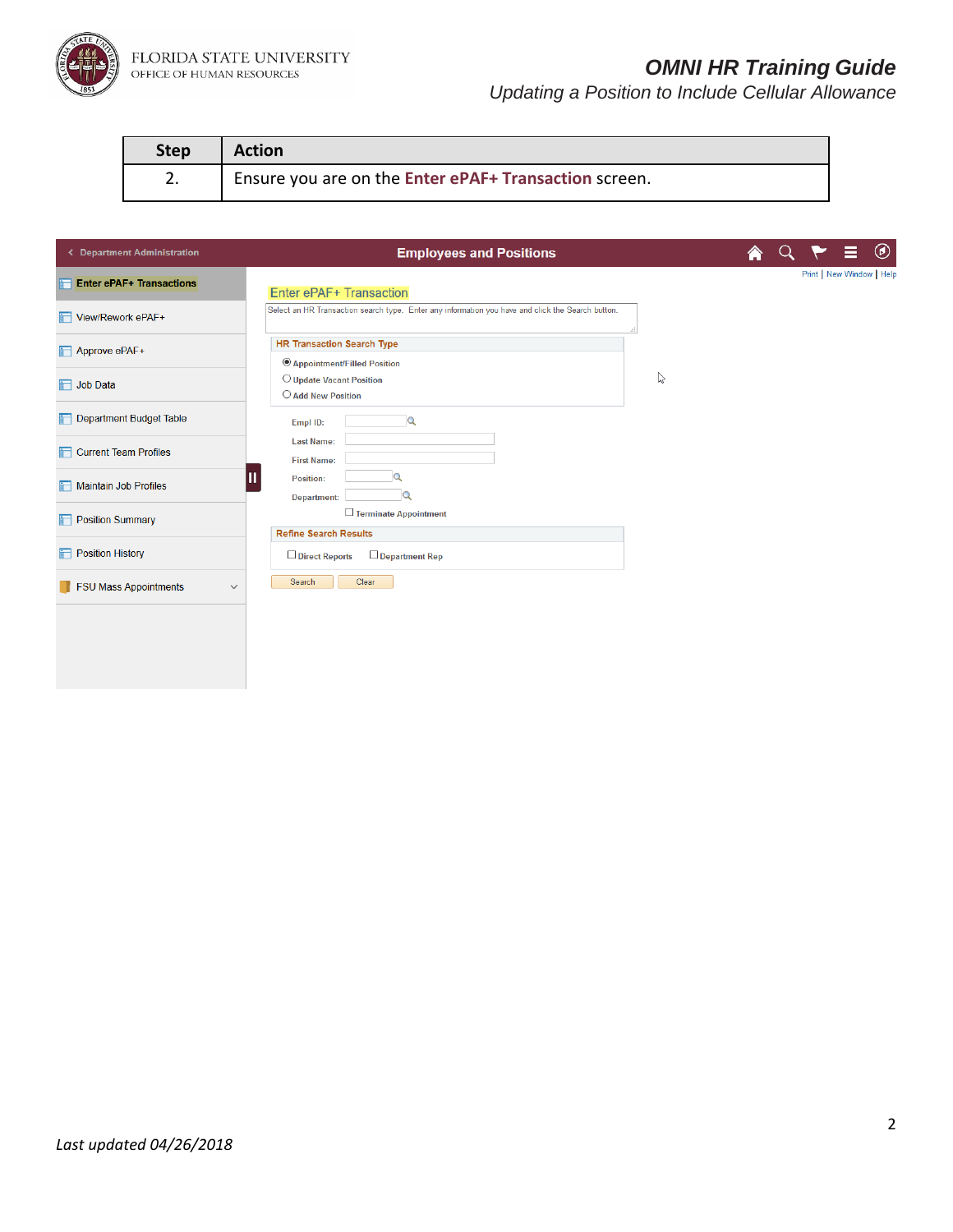

### *OMNI HR Training Guide*

*Updating a Position to Include Cellular Allowance*

| <b>Step</b> | <b>Action</b>                                                                                                      |
|-------------|--------------------------------------------------------------------------------------------------------------------|
| 3.          | Select the appropriate HR Transaction Search Type and enter the position<br>number into the <b>Position</b> field. |
| 4.          | Click the Search button, then select desired employee's name from results.                                         |

| < Department Administration                  | <b>Employees and Positions</b>                                                                                                                                   | A |                   | $\circledcirc$            |
|----------------------------------------------|------------------------------------------------------------------------------------------------------------------------------------------------------------------|---|-------------------|---------------------------|
| <b>Enter ePAF+ Transactions</b>              | Enter ePAF+ Transaction                                                                                                                                          |   |                   | Print   New Window   Help |
| View/Rework ePAF+                            | Select an HR Transaction search type. Enter any information you have and click the Search button.                                                                |   |                   |                           |
| <b>T</b> Approve ePAF+                       | <b>HR Transaction Search Type</b><br>Appointment/Filled Position                                                                                                 |   |                   |                           |
| Job Data                                     | O Update Vacant Position<br>○ Add New Position                                                                                                                   |   |                   |                           |
| Department Budget Table                      | $\alpha$<br>Empl ID:                                                                                                                                             |   |                   |                           |
| Current Team Profiles                        | <b>Last Name:</b><br><b>First Name:</b>                                                                                                                          |   |                   |                           |
| Maintain Job Profiles                        | 00099999<br>Position:<br>Academic Advisor Level 1<br><b>Department:</b>                                                                                          |   |                   |                           |
| <b>Position Summary</b>                      | □ Terminate Appointment<br>Ш<br><b>Refine Search Results</b>                                                                                                     |   |                   |                           |
| <b>Position History</b>                      | $\Box$ Department Rep<br>Direct Reports                                                                                                                          |   |                   |                           |
| <b>FSU Mass Appointments</b><br>$\checkmark$ | ←<br>Clear<br>Search                                                                                                                                             |   |                   |                           |
|                                              | Personalize   Find   View All   2                                                                                                                                |   | First 1 of 1 Last |                           |
|                                              | Empl<br>Record Job Code Job Title<br><b>Empl ID</b><br><b>Department Name</b><br><b>Originator Name</b><br><b>Current Approval Status</b><br>Dept<br><b>Name</b> |   |                   |                           |
|                                              | Seminole, Suzie<br>000012345<br>9451<br>Academic Advisor<br>098000<br>Dean Undergraduate Studies<br>$\overline{0}$                                               |   |                   |                           |
|                                              |                                                                                                                                                                  |   |                   |                           |

| <b>Step</b> | <b>Action</b>                                                                                                                                                                                                                                                                     |
|-------------|-----------------------------------------------------------------------------------------------------------------------------------------------------------------------------------------------------------------------------------------------------------------------------------|
| 5.          | Check the transaction effective date. The requested transaction effective date<br>defaults to the current date. Enter your desired transaction effective date or<br>the first day of the next available payroll cycle into the Requested Transaction<br>Date field. Click Submit. |

← Employees and Positions

Ξ  $^{\circledR}$ Print

合

#### **Transaction Effective Date**

Submit

Enter transaction Effective Date. Current Information section will reflect data as of this date. The date may be changed<br>prior to submission and while working in Draft mode, though changes will reset data previously entere \*Requested Transaction Date: 04/25/2018 3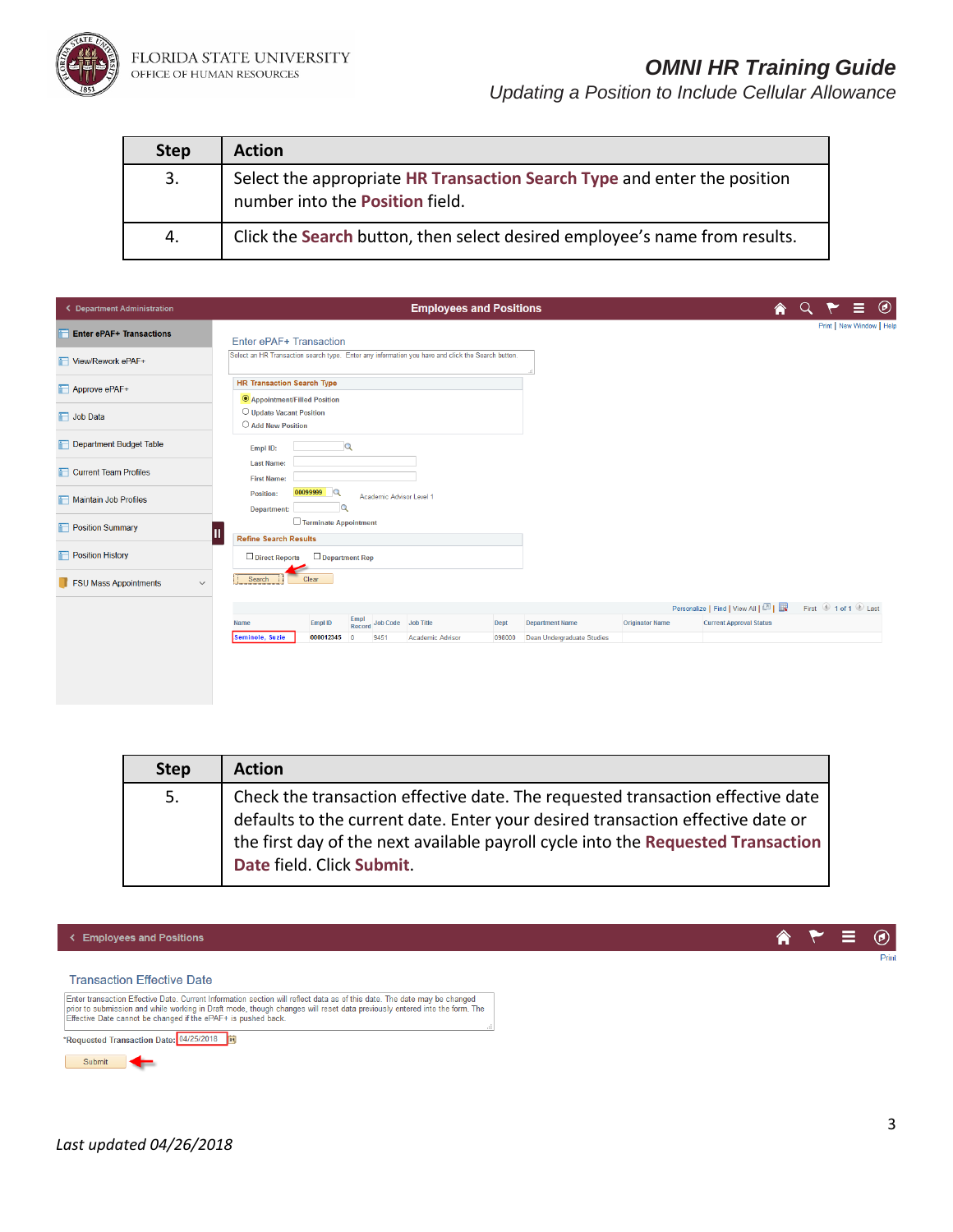

FLORIDA STATE UNIVERSITY<br>office of human resources

## *OMNI HR Training Guide*

| ← Employees and Positions                                                                    |                                          |                                                                                                                                | ► | $^\circledR$   |
|----------------------------------------------------------------------------------------------|------------------------------------------|--------------------------------------------------------------------------------------------------------------------------------|---|----------------|
| Enter ePAF+ Transaction<br>Incumbents:<br>Rcd#<br><b>Emplid</b><br>$\mathbf{0}$<br>000012345 | <b>Name</b><br><b>Suzie Seminole</b>     | <b>Position Number:</b><br>00099999<br><b>Working Title:</b><br>Academic Advisor Level 1<br><b>Headcount Status:</b><br>Filled |   | Print $\wedge$ |
| *Requested Transaction Date:                                                                 | 04/25/2018<br>BU                         | D                                                                                                                              |   |                |
| <b>Position Data</b>                                                                         |                                          |                                                                                                                                |   |                |
|                                                                                              | <b>Current Information</b>               | <b>Proposed Changes</b>                                                                                                        |   |                |
| <b>Job Code</b>                                                                              |                                          |                                                                                                                                |   |                |
| <b>Job Code</b>                                                                              | 9451<br>Academic Advisor                 | $\alpha$                                                                                                                       |   |                |
| <b>Salary Admin Pln</b>                                                                      | 021<br>Administrative & Professional     |                                                                                                                                |   |                |
| Pay Grade                                                                                    | <b>A&amp;P4</b><br>004                   |                                                                                                                                |   |                |
| <b>FLSA Status</b>                                                                           | Nonexempt                                |                                                                                                                                |   |                |
| <b>Union Code</b>                                                                            | <b>29N</b><br>Fac A&P No Established CBU |                                                                                                                                |   |                |
| <b>Academic Rank</b>                                                                         |                                          |                                                                                                                                |   |                |
| <b>Working Title</b>                                                                         | Academic Advisor Level 1                 |                                                                                                                                |   |                |
| Position Specific - Job 2                                                                    |                                          |                                                                                                                                |   |                |
| <b>Max Head Count</b>                                                                        | $\mathbf{1}$                             |                                                                                                                                |   |                |
| <b>FTE</b>                                                                                   | 1.000000                                 |                                                                                                                                |   |                |
| <b>Standard Hours</b>                                                                        | 40.00                                    |                                                                                                                                |   |                |
| <b>Comb Hours / FTE</b>                                                                      | 40.00<br>1.000000                        |                                                                                                                                |   |                |
| <b>Shift</b>                                                                                 | Day/Standard                             | $\checkmark$                                                                                                                   |   |                |
| <b>Full/Part Time</b>                                                                        | Full-Time                                |                                                                                                                                |   |                |

| <b>Step</b> | <b>Action</b>                                                                 |
|-------------|-------------------------------------------------------------------------------|
| 6.          | Click the Position Profile Data link to update and add information to the     |
|             | Position Focus Statement, Responsibilities, Competencies, and Qualifications. |

| <b>Employees and Positions</b>      |                                        |                                 |  |    |
|-------------------------------------|----------------------------------------|---------------------------------|--|----|
| Shift                               | Day/Standard                           | $\checkmark$                    |  | A. |
| <b>Full/Part Time</b>               | Full-Time                              |                                 |  |    |
| <b>Organizational Relationships</b> |                                        |                                 |  |    |
| <b>Department</b>                   | Dean Undergraduate Studies<br>098000   |                                 |  |    |
| <b>Location Code</b>                | 00070227<br>FINE ARTS BUILDING0227     |                                 |  |    |
| County                              | Leon                                   |                                 |  |    |
| <b>Reports To</b>                   | Asst Director, Acad & Stu Svcs         |                                 |  |    |
|                                     | <b>View Reporting Relationships</b>    |                                 |  |    |
| <b>Specific Information</b>         |                                        |                                 |  |    |
|                                     | <b>Time Limited Funding</b>            | $\Box$ Time Limited Funding     |  |    |
|                                     | $\vee$ Confidential Position           | $\boxdot$ Confidential Position |  |    |
|                                     | <b>Financial Disclosure</b>            | Financial Disclosure            |  |    |
| <b>Position Description</b> ?       |                                        |                                 |  |    |
| Profile ID                          | <b>Position Profile Data</b><br>127191 |                                 |  |    |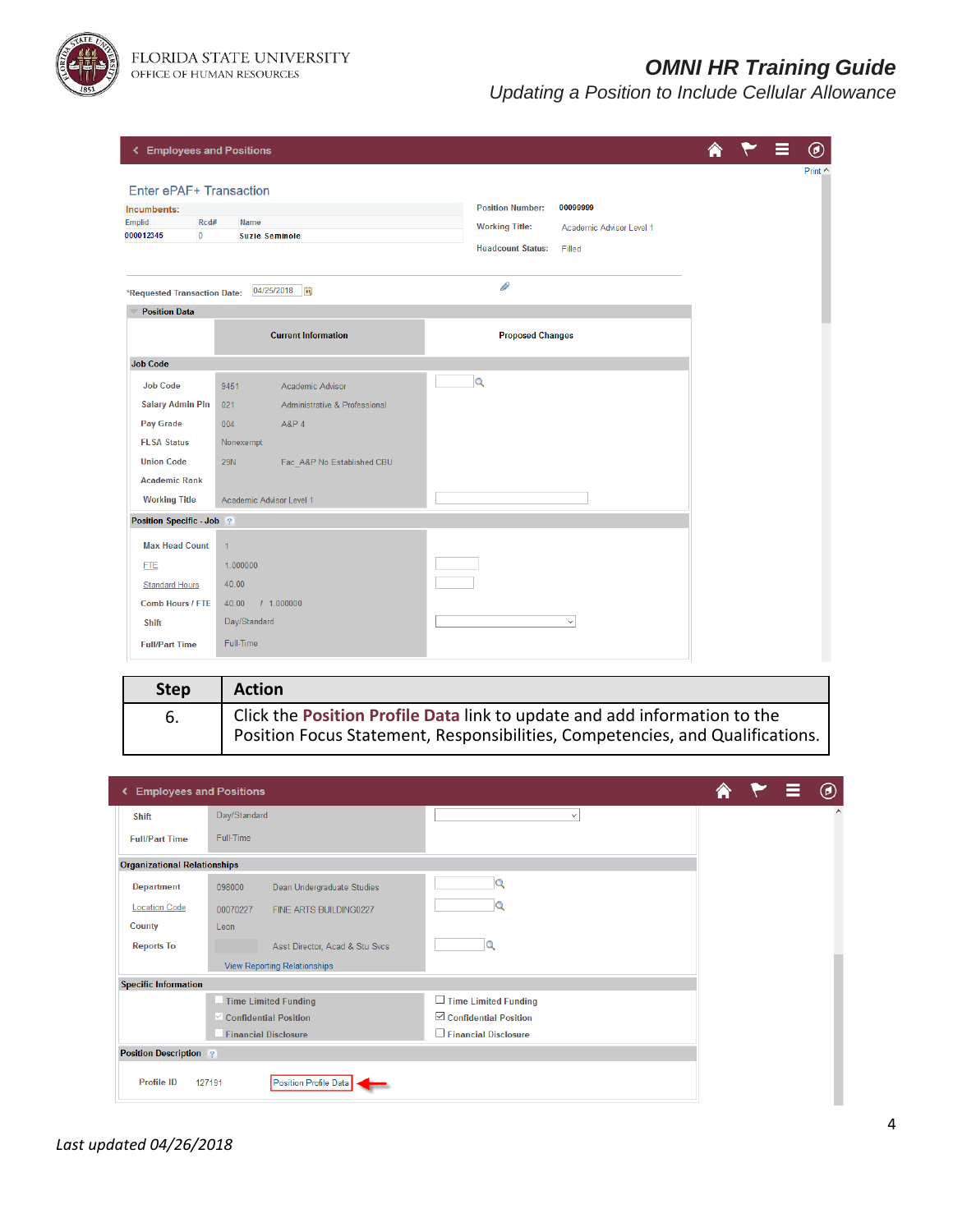FLORIDA STATE UNIVERSITY<br>OFFICE OF HUMAN RESOURCES

# *OMNI HR Training Guide*

| <b>Step</b>                             | <b>Action</b>                                                                                |                         |                                   |                                                                    |                        |                                   |
|-----------------------------------------|----------------------------------------------------------------------------------------------|-------------------------|-----------------------------------|--------------------------------------------------------------------|------------------------|-----------------------------------|
|                                         | Cellular Allowance is under Internal Requirements on the Summary tab.                        |                         |                                   |                                                                    |                        |                                   |
|                                         | To add Cellular Allowance, click the Add New Internal Requirements link.                     |                         |                                   |                                                                    |                        |                                   |
|                                         |                                                                                              |                         |                                   |                                                                    |                        |                                   |
| <b>Fsu Multi Trans Dt</b>               |                                                                                              |                         |                                   |                                                                    |                        | Ø                                 |
|                                         |                                                                                              |                         |                                   |                                                                    |                        | Print   Help   Personalize Page ^ |
| <b>Non-Person Profile</b>               |                                                                                              |                         |                                   |                                                                    |                        |                                   |
| <b>Profile ID 127191</b>                |                                                                                              |                         |                                   |                                                                    |                        |                                   |
| Profile Type ROLE                       | <b>Position Profile</b>                                                                      |                         |                                   |                                                                    |                        |                                   |
| <b>Profile Status Active</b>            |                                                                                              |                         |                                   |                                                                    |                        |                                   |
|                                         | <b>Description</b> Academic Advisor Level 1                                                  |                         |                                   |                                                                    |                        |                                   |
|                                         |                                                                                              |                         |                                   |                                                                    |                        |                                   |
| 04/25/2018<br><b>B1</b>                 | Print © Comments                                                                             |                         |                                   |                                                                    |                        |                                   |
| Summary                                 | <b>Responsibilities</b><br>Competencies                                                      | Qualifications          |                                   |                                                                    |                        |                                   |
| Position Focus Statement                |                                                                                              |                         |                                   | Personalize   Find   View All   2                                  | First 1 of 1 D Last    |                                   |
| ID<br><b>Statement</b>                  |                                                                                              | *Effective Date         | <b>Description</b>                |                                                                    | View<br><b>History</b> |                                   |
| POS                                     | <b>Position Focus Statement</b>                                                              | 07/01/2016              | students.                         | Responsible for the delivery of academic advising to undergraduate | ۵                      | Û                                 |
|                                         | + Add New Position Focus Statement                                                           |                         |                                   |                                                                    |                        |                                   |
| Internal Requirements                   |                                                                                              |                         |                                   |                                                                    |                        |                                   |
|                                         | There are currently no Internal Requirements for this profile. Please add one if required.   |                         |                                   |                                                                    |                        |                                   |
| H Add New Internal Requirements         |                                                                                              |                         |                                   |                                                                    |                        |                                   |
| Pay Additive Eligibility                |                                                                                              |                         |                                   |                                                                    |                        |                                   |
|                                         | There are currently no Pay Additive Eligibility for this profile. Please add one if required |                         |                                   |                                                                    |                        |                                   |
| Add New Pay Additive Eligibility        |                                                                                              |                         |                                   |                                                                    |                        |                                   |
| $\blacktriangledown$ Profile Identities |                                                                                              |                         | Personalize   Find   View All   2 | First 1 of 1 Last                                                  |                        |                                   |
| <b>Profile Identity Option</b>          | <b>Key 1 Value</b>                                                                           | <b>Description</b>      | <b>Edit Identity</b>              | <b>Delete</b>                                                      |                        |                                   |
| <b>POSITION</b>                         |                                                                                              | <b>Academic Advisor</b> | 0                                 | î                                                                  |                        |                                   |
|                                         |                                                                                              |                         |                                   |                                                                    |                        |                                   |

| <b>Step</b> | Action                                                                     |
|-------------|----------------------------------------------------------------------------|
|             | Click the Magnifying Glass button to view Internal Compliance Req options. |

|                                       |                                      |                                                                                                                                              |                 |                     | Help |
|---------------------------------------|--------------------------------------|----------------------------------------------------------------------------------------------------------------------------------------------|-----------------|---------------------|------|
|                                       | <b>Add New Internal Requirements</b> |                                                                                                                                              |                 |                     |      |
| 04/25/2                               | Profile ID 127191                    | Academic Advisor Level 1                                                                                                                     |                 |                     |      |
|                                       | Profile Type ROLE                    | <b>Position Profile</b>                                                                                                                      |                 |                     |      |
| Summa<br>$\overline{\phantom{a}}$ Pos | continue adding additional items.    | Add item details. Select OK to apply changes and return. Select Cancel to return without making any changes. Select Apply and Add Another to |                 |                     |      |
| <b>Details</b>                        |                                      |                                                                                                                                              | Find   View All | First 1 of 1 D Last |      |
|                                       | Effective Date 04/25/2018            |                                                                                                                                              |                 |                     |      |
|                                       | *Internal Compliance Req             |                                                                                                                                              |                 |                     |      |
|                                       | *Effective Status Active             | $\checkmark$                                                                                                                                 |                 |                     |      |
| Add                                   |                                      | (If not found in lookup list above, type in Major Description box below.)                                                                    |                 |                     |      |
| $\overline{\phantom{a}}$ Inte         | <b>Description</b>                   |                                                                                                                                              |                 |                     |      |
| There a                               |                                      |                                                                                                                                              |                 |                     |      |
| OK<br>Add                             | Cancel                               |                                                                                                                                              |                 |                     |      |
| $=$ Pay                               |                                      |                                                                                                                                              |                 |                     |      |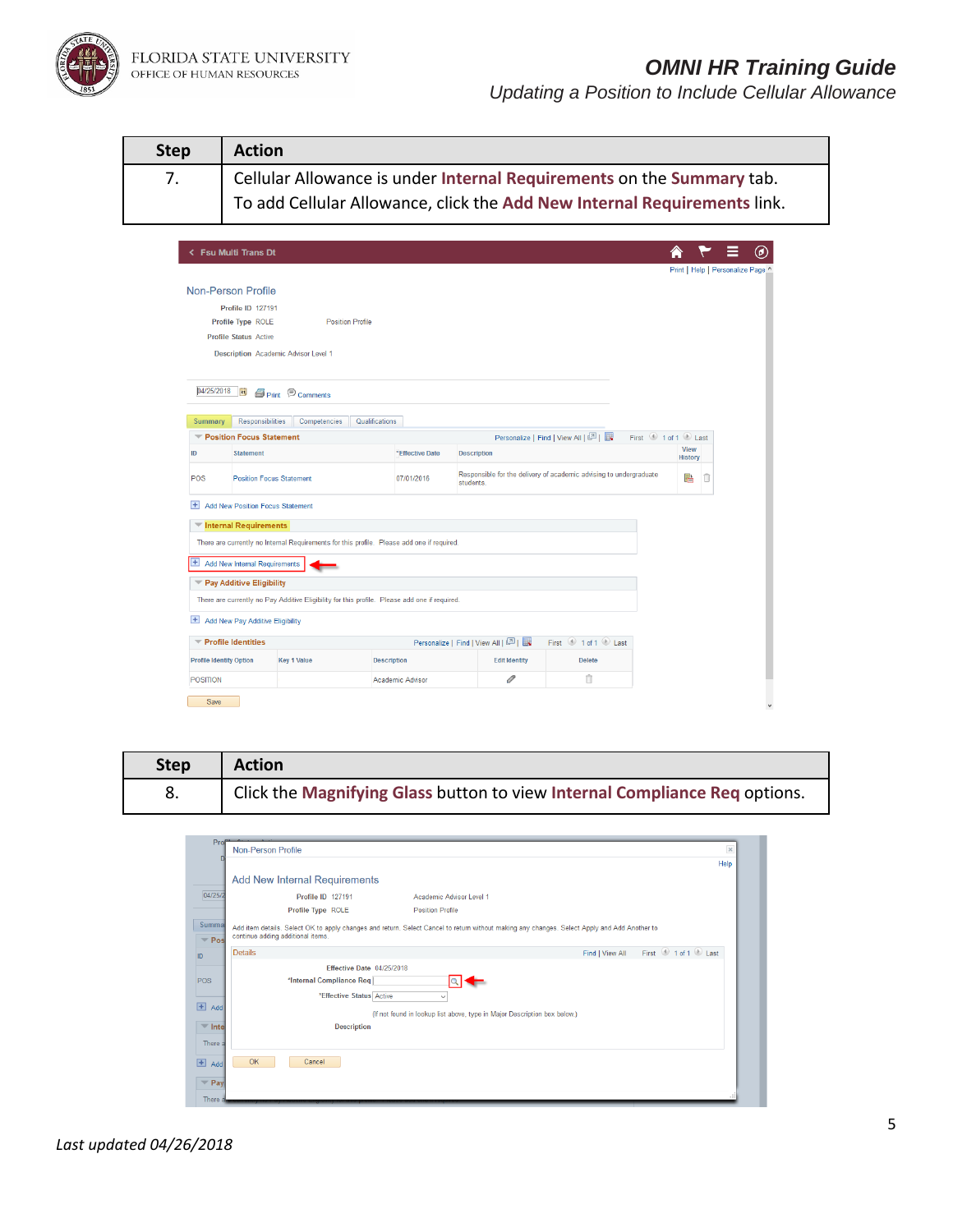FLORIDA STATE UNIVERSITY<br>OFFICE OF HUMAN RESOURCES

# *OMNI HR Training Guide*

| <b>Step</b> | <b>Action</b>                                                                           |
|-------------|-----------------------------------------------------------------------------------------|
| 9.          | Select IC03 - University Authorized Cellular Communication Services<br><b>Allowance</b> |

|                           |                                        |                                | Look Up Internal Compliance Reg       |                |                     |                           | ×    |
|---------------------------|----------------------------------------|--------------------------------|---------------------------------------|----------------|---------------------|---------------------------|------|
|                           |                                        |                                |                                       |                |                     |                           | Help |
|                           | <b>Content Type</b>                    |                                |                                       | <b>FSU REQ</b> |                     |                           |      |
|                           |                                        |                                | Content Item ID begins with $\sim$    |                |                     |                           |      |
|                           |                                        |                                | Content Group Type begins with $\sim$ |                |                     | Q                         |      |
|                           |                                        |                                | Content Group begins with $\sim$      |                |                     | Q                         |      |
|                           |                                        |                                | Description begins with $\sim$        |                |                     |                           |      |
| Look Up                   |                                        | Clear                          |                                       | Cancel         | <b>Basic Lookup</b> |                           |      |
|                           | <b>Search Results</b>                  |                                |                                       |                |                     |                           |      |
| View 100                  |                                        |                                |                                       |                |                     | First $\bigcirc$ 1-3 of 3 |      |
| Content<br><b>Item ID</b> | Content<br><b>Group</b><br><b>Type</b> | <b>Content</b><br><b>Group</b> | <b>Description</b>                    |                |                     |                           | Last |
| IC <sub>01</sub>          | (blank)                                |                                | (blank) Confidential Information      |                |                     |                           |      |
| IC02                      |                                        |                                | (blank) (blank) Financial Disclosure  |                |                     |                           |      |

| <b>Step</b> | Action                                                               |
|-------------|----------------------------------------------------------------------|
| 10.         | Verify that IC03 information has populated correctly, then click OK. |

| Non-Person Profile        |                                      |                                                                                                                                                                                                                     |                  |
|---------------------------|--------------------------------------|---------------------------------------------------------------------------------------------------------------------------------------------------------------------------------------------------------------------|------------------|
|                           | <b>Non-Person Profile</b>            |                                                                                                                                                                                                                     | $\times$<br>Help |
| P <sub>1</sub>            |                                      |                                                                                                                                                                                                                     |                  |
| Prof                      | <b>Add New Internal Requirements</b> |                                                                                                                                                                                                                     |                  |
| n                         | <b>Profile ID 127191</b>             | Academic Advisor Level 1                                                                                                                                                                                            |                  |
|                           | Profile Type ROLE                    | <b>Position Profile</b>                                                                                                                                                                                             |                  |
| 04/25/2                   | continue adding additional items.    | Add item details. Select OK to apply changes and return. Select Cancel to return without making any changes. Select Apply and Add Another to                                                                        |                  |
| <b>Details</b>            |                                      | First $\bigcirc$ 1 of 1 $\bigcirc$ 1 ast<br>Find   View All                                                                                                                                                         |                  |
| Summa                     | Effective Date 04/25/2018            |                                                                                                                                                                                                                     |                  |
| $\blacktriangledown$ Pos  | *Internal Compliance Reg C03         | University Authorized Cellular Communication Services Allowance                                                                                                                                                     |                  |
|                           | *Effective Status Active             | $\ddot{\phantom{1}}$                                                                                                                                                                                                |                  |
|                           |                                      | (If not found in lookup list above, type in Major Description box below.)                                                                                                                                           |                  |
| <b>POS</b>                |                                      | Description Pursuant to University Policy OP-H-7, Section F. University Guidelines, the position responsibilities necessitate a                                                                                     |                  |
| $\left  + \right $<br>Add |                                      | Cellular Communications Services Allowance for functions that require:                                                                                                                                              |                  |
|                           | a)                                   | considerable time outside of assigned office or work area where it is essential to the University that the<br>employee be accessible during those times.                                                            |                  |
| $\blacksquare$ Inte       | b)                                   | continuous accessibility beyond scheduled or normal working hours (i.e., on-call responsibilities for critical                                                                                                      |                  |
| There a                   | c)                                   | University services).<br>access to e-mail outside of the office or beyond normal scheduled working hours where it is essential for the                                                                              |                  |
| $+$<br>Add                |                                      | University that the employee has the ability to receive and send email during those times.                                                                                                                          |                  |
| $=$ Pay                   | d)                                   | remote access to enterprise networks or applications beyond normal scheduled working hours where it is<br>essential for the University that the employee has the ability to support critical University operations. |                  |
| There a<br>OK             | Cancel                               |                                                                                                                                                                                                                     |                  |
| $+$ Add                   |                                      |                                                                                                                                                                                                                     |                  |
| Prof                      |                                      |                                                                                                                                                                                                                     |                  |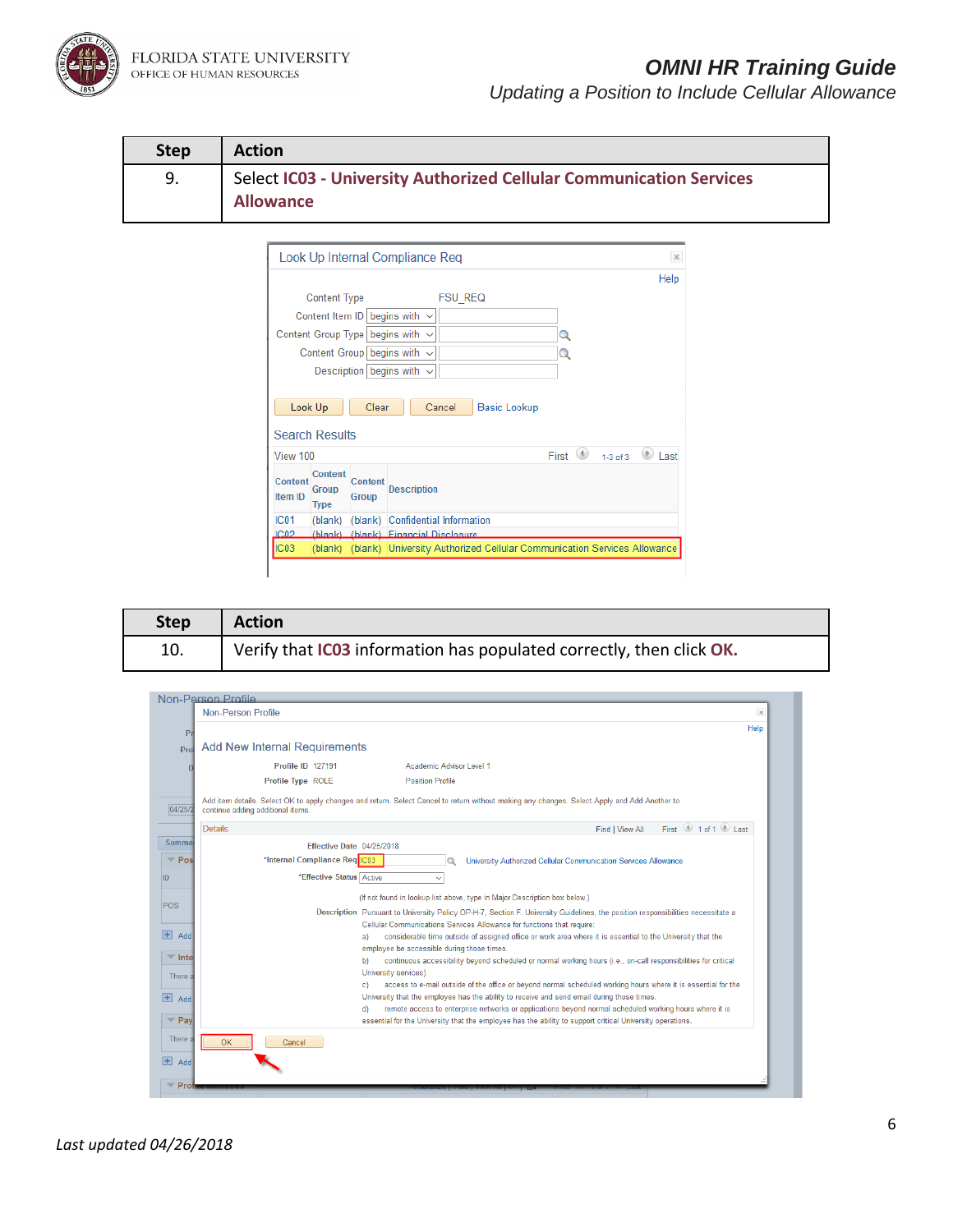

|                  | <b>Step</b>                                 | <b>Action</b>                                                                                 |                       |                                                                                 |                                   |                   |                        |  |
|------------------|---------------------------------------------|-----------------------------------------------------------------------------------------------|-----------------------|---------------------------------------------------------------------------------|-----------------------------------|-------------------|------------------------|--|
|                  | 11.                                         | When the desired profile changes have been made, click the Save button.                       |                       |                                                                                 |                                   |                   |                        |  |
|                  |                                             |                                                                                               |                       |                                                                                 |                                   |                   |                        |  |
|                  | <b>&lt; Fsu Multi Trans Dt</b>              |                                                                                               |                       |                                                                                 |                                   |                   |                        |  |
|                  | <b>Non-Person Profile</b>                   |                                                                                               |                       |                                                                                 |                                   |                   |                        |  |
|                  | Profile ID 127191                           |                                                                                               |                       |                                                                                 |                                   |                   |                        |  |
|                  | Profile Type ROLE                           | <b>Position Profile</b>                                                                       |                       |                                                                                 |                                   |                   |                        |  |
|                  | <b>Profile Status Active</b>                |                                                                                               |                       |                                                                                 |                                   |                   |                        |  |
|                  | <b>Description</b> Academic Advisor Level 1 |                                                                                               |                       |                                                                                 |                                   |                   |                        |  |
|                  |                                             |                                                                                               |                       |                                                                                 |                                   |                   |                        |  |
|                  | 04/25/2018<br><b>Bt</b>                     | Print © Comments                                                                              |                       |                                                                                 |                                   |                   |                        |  |
|                  | Responsibilities<br><b>Summary</b>          | Qualifications<br>Competencies                                                                |                       |                                                                                 |                                   |                   |                        |  |
|                  | Position Focus Statement                    |                                                                                               |                       |                                                                                 | Personalize   Find   View All   2 | First 1 of 1 Last |                        |  |
| ID               | <b>Statement</b>                            |                                                                                               | <b>Effective Date</b> | <b>Description</b>                                                              |                                   |                   | <b>View</b><br>History |  |
| POS              | <b>Position Focus Statement</b>             |                                                                                               | 07/01/2016            | Responsible for the delivery of academic advising to undergraduate<br>students. |                                   |                   | î<br>ł                 |  |
| $+$              | <b>Add New Position Focus Statement</b>     |                                                                                               |                       |                                                                                 |                                   |                   |                        |  |
|                  | Internal Requirements                       |                                                                                               |                       | Personalize   Find   View All   2  <br>L.                                       | First 1 of 1 2 Last               |                   |                        |  |
| ID               |                                             | <b>Internal Compliance Req</b>                                                                |                       |                                                                                 | <b>Effective Date</b>             |                   |                        |  |
| IC <sub>03</sub> |                                             | University Authorized Cellular Communication Services Allowance                               |                       |                                                                                 | 04/25/2018                        | Û                 |                        |  |
| $+$              | Add New Internal Requirements               |                                                                                               |                       |                                                                                 |                                   |                   |                        |  |
|                  | Pay Additive Eligibility                    |                                                                                               |                       |                                                                                 |                                   |                   |                        |  |
|                  |                                             | There are currently no Pay Additive Eligibility for this profile. Please add one if required. |                       |                                                                                 |                                   |                   |                        |  |
| $\pm$            | Add New Pay Additive Eligibility            |                                                                                               |                       |                                                                                 |                                   |                   |                        |  |
|                  | Profile Identities                          |                                                                                               |                       | Personalize   Find   View All   2                                               | First 1 of 1 2 Last               |                   |                        |  |
|                  | <b>Profile Identity Option</b>              | <b>Key 1 Value</b>                                                                            | <b>Description</b>    | <b>Edit Identity</b>                                                            | <b>Delete</b>                     |                   |                        |  |
|                  | <b>POSITION</b>                             |                                                                                               | Academic Advisor      | 0                                                                               | Û                                 |                   |                        |  |
|                  | Save                                        |                                                                                               |                       |                                                                                 |                                   |                   |                        |  |
|                  |                                             |                                                                                               |                       |                                                                                 | Return to ePAF+                   |                   |                        |  |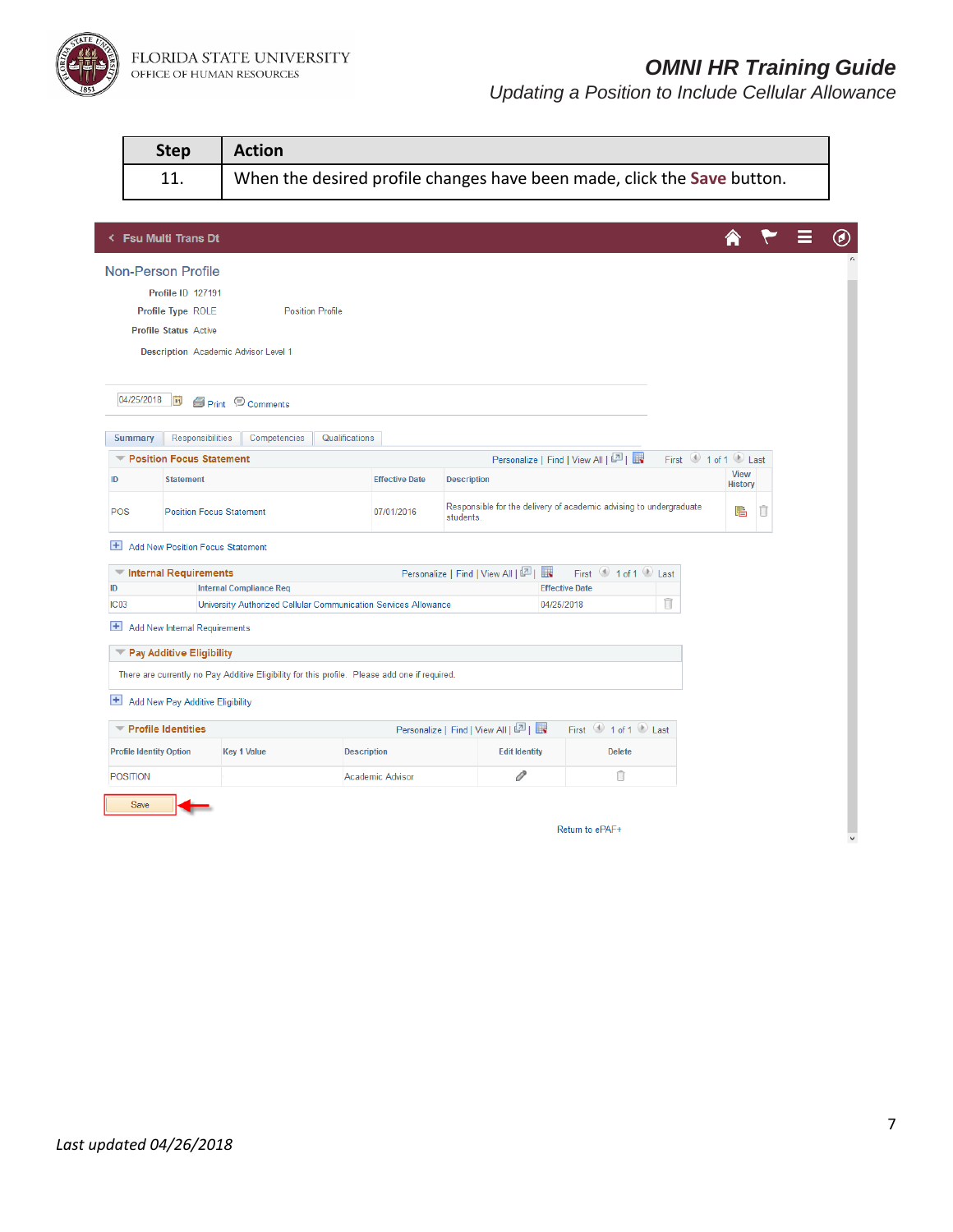

*Updating a Position to Include Cellular Allowance*

| <b>Step</b> | <b>Action</b>                                                                                                                                                                                              |
|-------------|------------------------------------------------------------------------------------------------------------------------------------------------------------------------------------------------------------|
| 12.         | Changes to a position profile will not appear on the profile until the ePAF+<br>transaction has been fully approved. To view your saved items, click the<br>item(s) awaiting submission for approval link. |
| 13.         | After saving and reviewing the profile changes, click the Return to ePAF+ link.                                                                                                                            |

| Approvals      |                                                                                               |                 |                                                                                 |                        |   |
|----------------|-----------------------------------------------------------------------------------------------|-----------------|---------------------------------------------------------------------------------|------------------------|---|
| ***            | *** 1 item(s) awaiting submission for approval ***                                            |                 |                                                                                 |                        |   |
| <b>Summary</b> | Qualifications<br>Responsibilities<br>Competencies                                            |                 |                                                                                 |                        |   |
|                | Position Focus Statement                                                                      |                 | First 1 of 1 D Last<br>Personalize   Find   View All   2                        |                        |   |
| ID             | <b>Statement</b>                                                                              | *Effective Date | <b>Description</b>                                                              | <b>View</b><br>History |   |
| <b>POS</b>     | <b>Position Focus Statement</b>                                                               | 07/01/2016      | Responsible for the delivery of academic advising to undergraduate<br>students. | P                      | Π |
| ÷              | <b>Add New Position Focus Statement</b>                                                       |                 |                                                                                 |                        |   |
|                | <b>▼ Internal Requirements</b>                                                                |                 |                                                                                 |                        |   |
|                | There are currently no Internal Requirements for this profile. Please add one if required.    |                 |                                                                                 |                        |   |
| Ŧ              | Add New Internal Requirements                                                                 |                 |                                                                                 |                        |   |
|                | Pay Additive Eligibility                                                                      |                 |                                                                                 |                        |   |
|                | There are currently no Pay Additive Eligibility for this profile. Please add one if required. |                 |                                                                                 |                        |   |
| Ŧ              | Add New Pay Additive Eligibility                                                              |                 |                                                                                 |                        |   |
|                | $\blacktriangledown$ Profile Identities                                                       |                 | First 1 of 1 D Last<br>Personalize   Find   View All   2                        |                        |   |

| <b>Profile Identities</b><br>Personalize   Find   View All   ピ   ■ |                    |                    |                      | First 1 of 1 Last |
|--------------------------------------------------------------------|--------------------|--------------------|----------------------|-------------------|
| <b>Profile Identity Option</b>                                     | <b>Key 1 Value</b> | <b>Description</b> | <b>Edit Identity</b> | <b>Delete</b>     |
| <b>POSITION</b>                                                    |                    | Academic Advisor   |                      |                   |

Save

| Return to ePA' |  |
|----------------|--|
|----------------|--|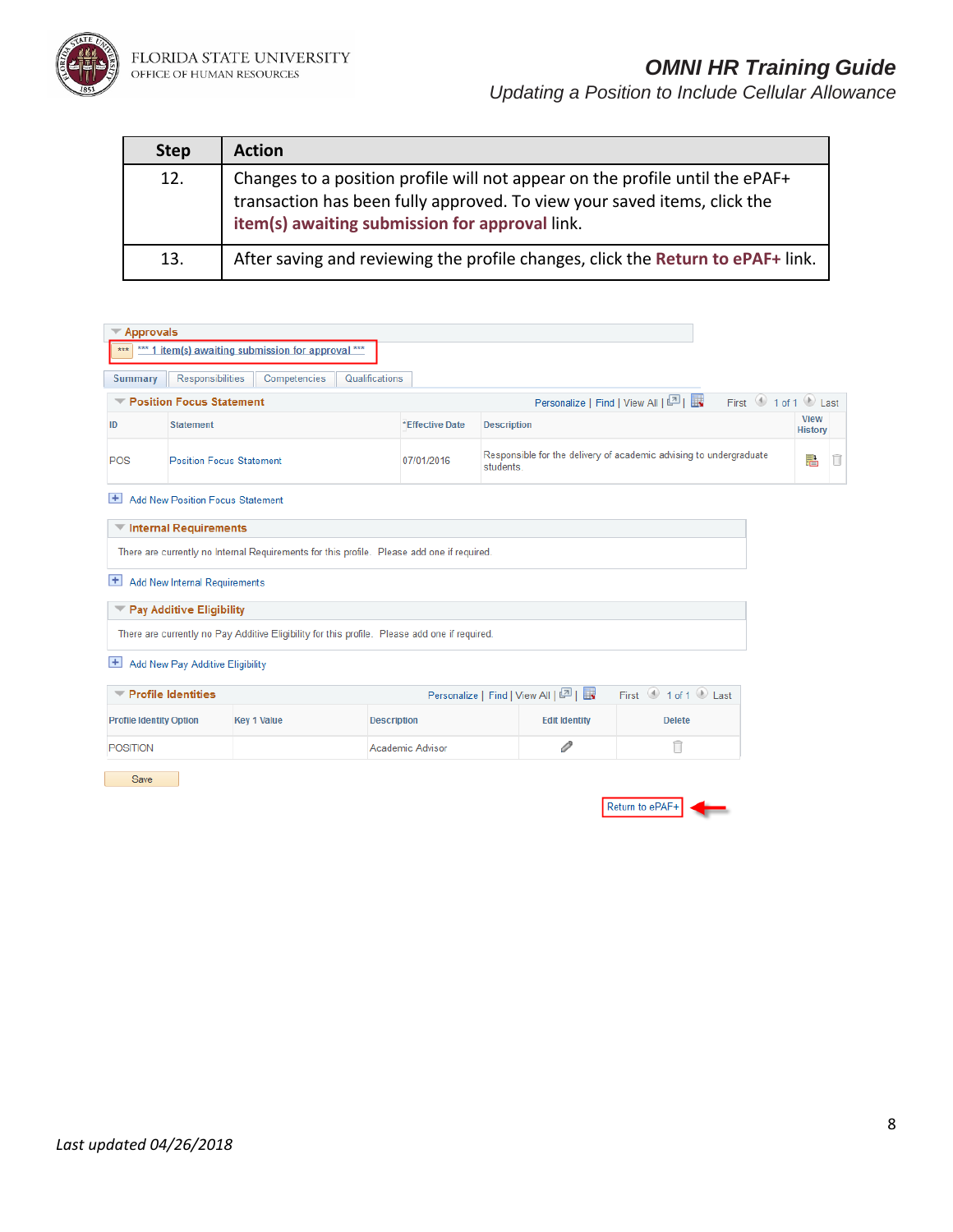

# *OMNI HR Training Guide*

| <b>Step</b> | <b>Action</b>                                                                                                                                           |
|-------------|---------------------------------------------------------------------------------------------------------------------------------------------------------|
| 14.         | Enter the appropriate VP Approver for your department in the VP Approver<br>field.                                                                      |
| 15.         | Comments are required by the originator. Indicate any information an approver<br>may need to know prior to approving the ePAF+ into the Comments field. |

| < Non-person Profile                   |                                                                          |                                            |                             |                   |  | $^{\circledR}$ |
|----------------------------------------|--------------------------------------------------------------------------|--------------------------------------------|-----------------------------|-------------------|--|----------------|
| Proposed Account / Distribution %      |                                                                          |                                            |                             |                   |  |                |
| <b>Begin Date</b><br>04/25/2018        | <b>End Date</b><br>$\mathbf{B}$                                          | <b>Total Dist %</b><br>0.000               | <b>Total Period Amount</b>  | $\qquad \qquad -$ |  |                |
| <b>Proposed Funding</b>                |                                                                          |                                            |                             |                   |  |                |
| <b>Account Code</b>                    | <b>Description</b>                                                       |                                            | Dist %<br><b>Period Amt</b> |                   |  |                |
| $\mathbf{Q}$                           |                                                                          |                                            |                             | $+$ $-$           |  |                |
|                                        |                                                                          |                                            |                             |                   |  |                |
| <b>Originator's Information</b>        |                                                                          |                                            |                             |                   |  |                |
| Name Robert Renegade                   |                                                                          | <b>Telephone</b>                           | $\alpha$                    |                   |  |                |
| Email ID  RR07A@psinvalid.fsu.edu      |                                                                          |                                            |                             |                   |  |                |
| <b>Additional Approver (Required)</b>  |                                                                          |                                            |                             |                   |  |                |
| <b>COSCEOLA</b><br>*VP Approver        |                                                                          | Q<br><b>Chief Osceola</b>                  |                             |                   |  |                |
| <b>Pre-Manager Approver (Optional)</b> |                                                                          |                                            |                             |                   |  |                |
| <b>Pre-Manager Approver</b>            |                                                                          | $\overline{\mathbf{Q}}$                    |                             |                   |  |                |
| ePAF+ Originator Comments              |                                                                          |                                            |                             |                   |  |                |
|                                        |                                                                          |                                            |                             |                   |  |                |
|                                        | *Originator Updating Position Profile Data to include Cellular Allowance |                                            |                             |                   |  |                |
| <b>Comments</b>                        |                                                                          |                                            |                             |                   |  |                |
|                                        |                                                                          |                                            |                             |                   |  |                |
|                                        |                                                                          |                                            |                             |                   |  |                |
| Submit<br>Save as Draft                | <b>Cancel Draft</b>                                                      | Return to Transaction Search / Action Page |                             |                   |  |                |
| <b>Approval Signatures</b>             |                                                                          |                                            |                             |                   |  |                |
|                                        |                                                                          |                                            |                             |                   |  |                |
|                                        |                                                                          |                                            |                             |                   |  |                |
|                                        |                                                                          |                                            |                             |                   |  |                |
|                                        |                                                                          |                                            |                             |                   |  |                |

| <b>Step</b> | <b>Action</b>                                                            |
|-------------|--------------------------------------------------------------------------|
| 16.         | When all ePAF+ updates have been completed, click Submit to initiate the |
|             | approval process.                                                        |